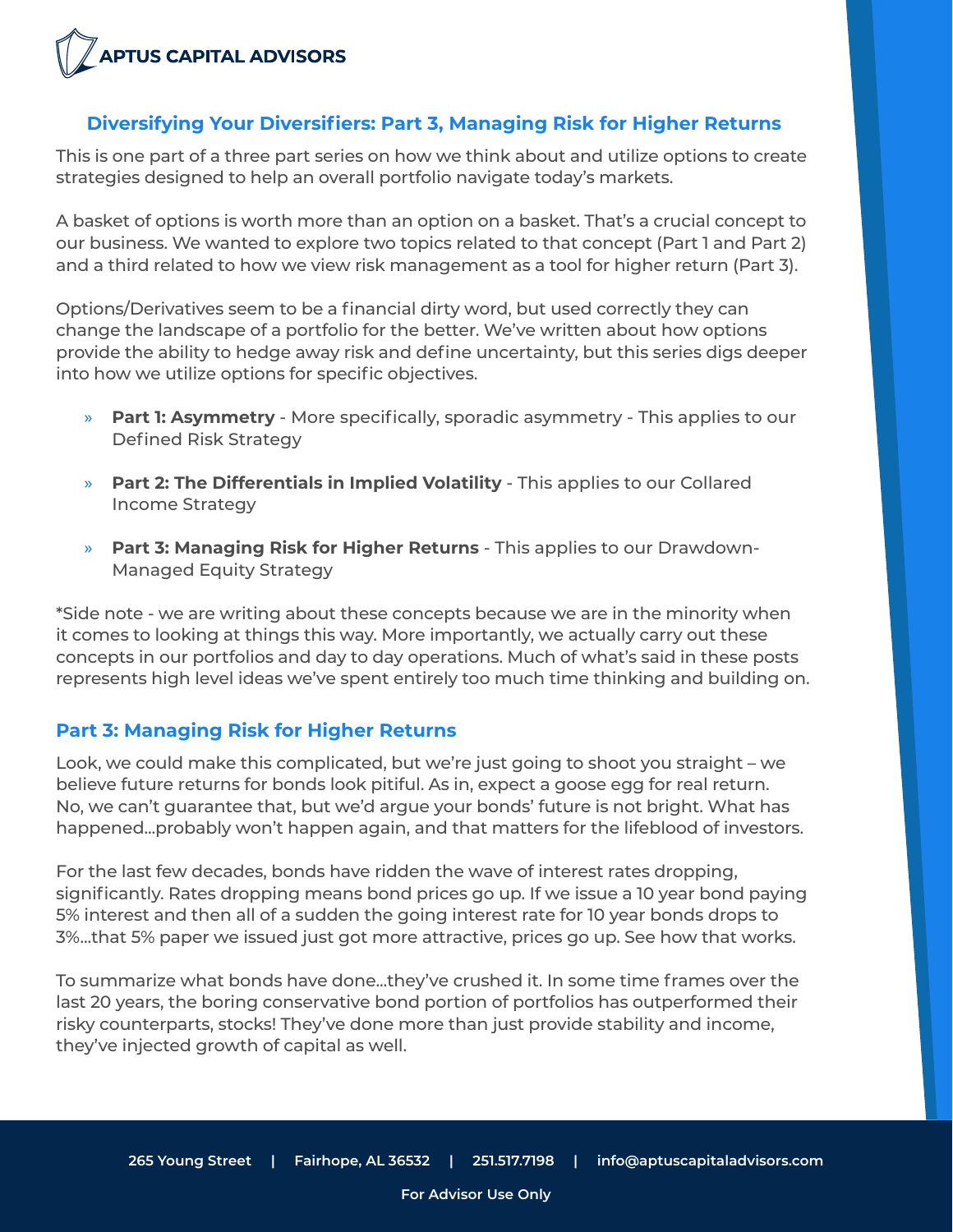Why are we talking about bonds? Because there's massive amounts of wealth invested in bonds. That wealth needs to generate return and has been able to rely on bonds for stability, income, and return in the past. Now, hopefully they provide stability, but income and return is highly questionable. Remember where rates are?

Return and the risk associated with it is what matters to investors. Can they generate enough return to maintain or improve the quality of life, retirement, or whatever the objective? And, just as important, can they handle the risk associated with those returns? How you get from point A to point B matters. Here's the problem:

Potential return is greater in stocks than bonds, but so is the risk. Bonds are a pony, saddled up with a lead line. Stocks are a wild stallion you're trying to ride bareback. The stallion can get you there faster, but you better hold on.

In today's market investors need stocks for the math to work out.

Now, the foundation is laid, let's look at how managing risk can allow for higher return.

We're going to say this next sentence in more words below, but this is all you need to remember. To own more stocks and keep risk in a place investors won't bail at the wrong time, you have to chop off their left tail.

The two ways managing risk can lead to higher returns:

- » Initial Asset Allocation
- » Opportunistic Capital

Before we get into those points, let's cover what we mean by chopping off stocks' left tail.

### **Left Tail Chop - Avoiding Drawdown**

Think back to Stats 101 and the normal distribution curve or a probability bell curve. Here's what that looks like for a visual:

In a perfectly normal distribution, you will have a whole lot of data points cluster around the center of the curve (the mean) and other data points scattered to the left and to the right where the curve gets closer and closer to the horizontal axis - those are the tails. There's a left and a right tail. In terms of stock returns, the right tail is where great returns show up, and the left tail is the ugly stuff, major drawdowns.

Drawdown risk is the peak to trough decline in a portfolio's value. \$1,000,000 turning into \$500,000 is a 50% drawdown. Volatility can't be avoided, but panic-inducing drawdowns can be by effectively chopping the tail!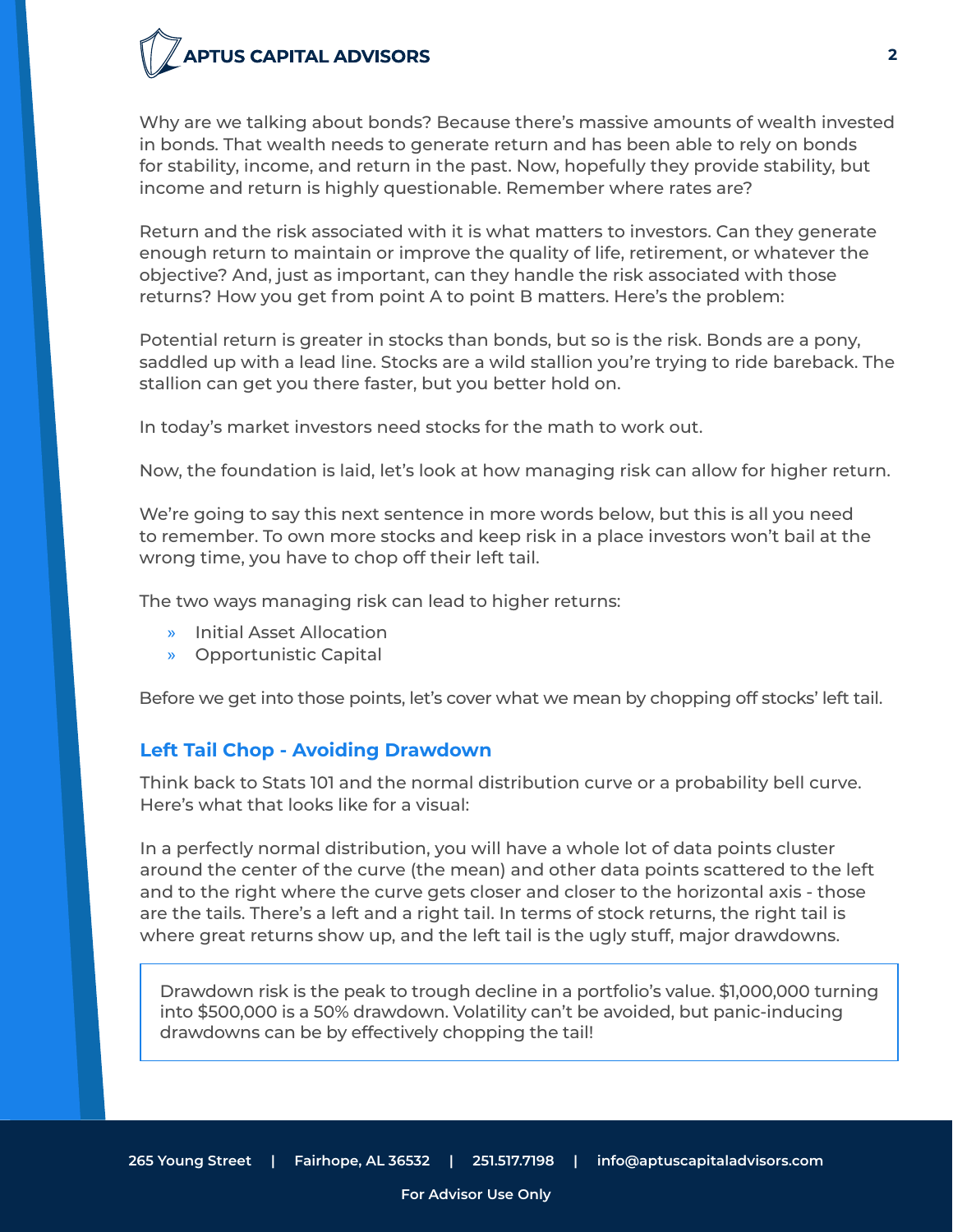For stocks, the curve is not perfectly normal. Stocks have a fat left tail. Meaning, the disastrous returns happen more than the good stuff. Owning more stocks exposes you to a great chance of experiencing the agony of left tail events.

Chopping the left tail means owning vehicles to hedge away that risk - yes, options are those vehicles. Ok, back to the two ways managing risk can lead to higher returns.

### **Initial Allocation**

This topic here is the secret sauce to our portfolios. Don't tell anybody.

If we properly minimize our exposure to the left tail of stocks, it provides the ability to own more of the asset class with potential return (stocks), and less of the asset class that looks like poop (bonds). More importantly, we can do so without exposing the portfolio to outsized drawdown risk.

\* Side note - volatility is part of investing, and we can deal with that. It's the drawdown that keeps us up. Nothing blows up a plan quicker than drawdown.

We can't stress this part enough - the increase of potential return to a portfolio by owning more stocks than bonds is amplified by the market we're in. We'd argue, future returns have never looked so bad for bonds.

We are able leverage our ability to hedge away drawdown risk to build in more potential return in our asset allocation decisions. Using risk for higher return.

## **Opportunistic Capital**

We covered how we build in more potential return on the front end, but can we alter potential return during market turmoil?

Let's use deductive reasoning. That's a fancy way of saying common sense. High valuations lead to lower returns associated with higher risks (a bad combo) and low valuation leads to higher returns associated with lower risks (a good combo).

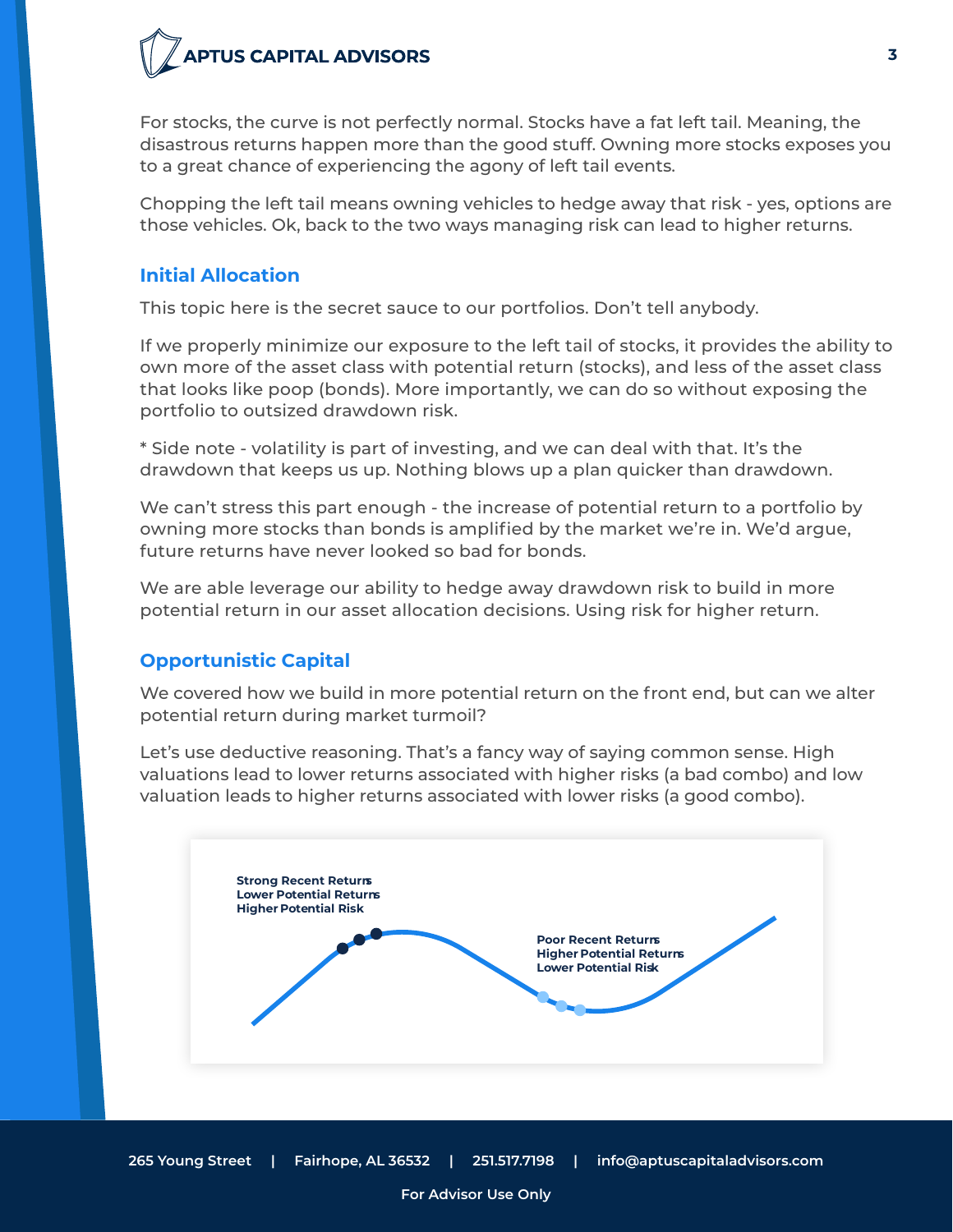"Investors should pray for a market crash because it will allow them to buy at lower prices. When the opportunity to put capital to work is great!"

Yeah yeah, we hear you...but do investors really want a market crash? Maybe the 35 year old stashing away money monthly. Definitely not the 60 year old in or nearing retirement.

Minimizing exposure to drawdown is a great first reason to deploy risk management, but an even more compelling reason is to create capital when the opportunity to deploy is at its greatest. Think about why you are able to minimize drawdown. It's because what started as a small hedge grows in value as markets drop. Converting this value to cash provides an opportunity to **buy at lower prices** when future potential returns improve. More shares at lower prices, a good combo helping with upside capture when markets recover.



#### **Source: Aptus Hypothetical Illustration**

*The above example is shown for informational purposes only and should not be interpreted as actual historical performance of Aptus Capital Advisors, LLC. Results are hypothetical and do not reflect trading in actual accounts. The actual results of individual clients will differ due to many factors, including individual investments and fees, individual client restrictions, and the timing of investments and cash flows. Clients should not rely solely on this or any other performance illustrations when making investment decisions.*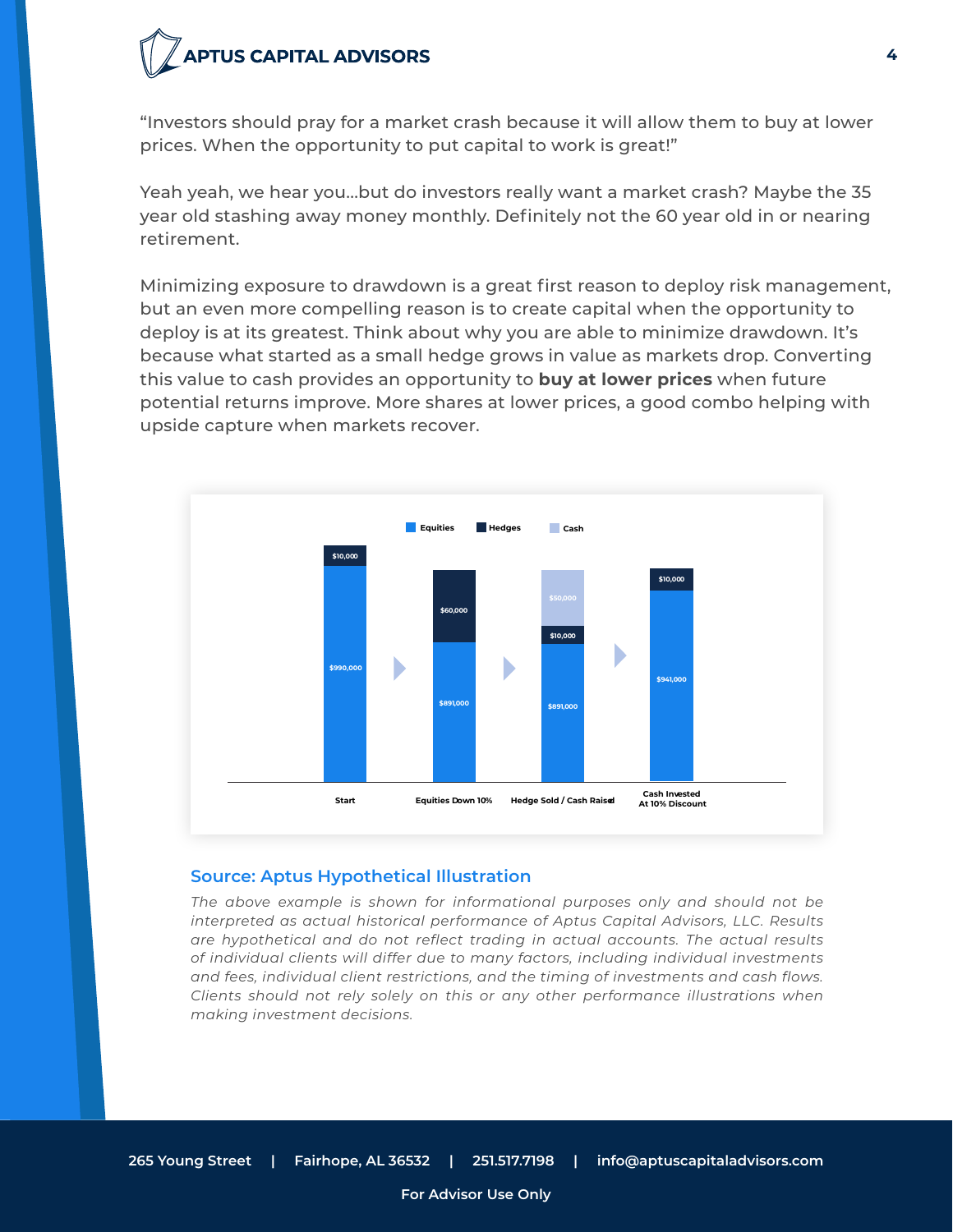This allows advisors and clients to eliminate the need for attempting to time the market, and gives them the chance to create capital when it's needed most.

While others are in a panic during market drawdown, you are altering potential return by opportunistically looking for areas to deploy freshly created capital. The second way you can use risk management as a tool for higher potential return.

### **Putting this together**

The concepts above are the components of our firm's Drawdown-Managed equity strategy. It's a strategy we position as the core of equity exposure in our model portfolios. We blend 50 hand-selected stocks from our compounder framework with market hedges designed for chopping left tails.

Our version of a left tail chop includes both market hedges and exposure to long volatility. We want hedges in place for prolonged market sell offs and long volatility exposure for the quick and nasty drops. Just as in our Defined Risk strategy, our hedges are actively managed.

Naturally, we expect our Drawdown-Managed strategy to trail during rip-roaring markets. But what we sacrifice in short term upside, we believe we make up for it by what our risk management allows us to do at the asset allocation level along with potential to create cash when opportunities look better.

**5**